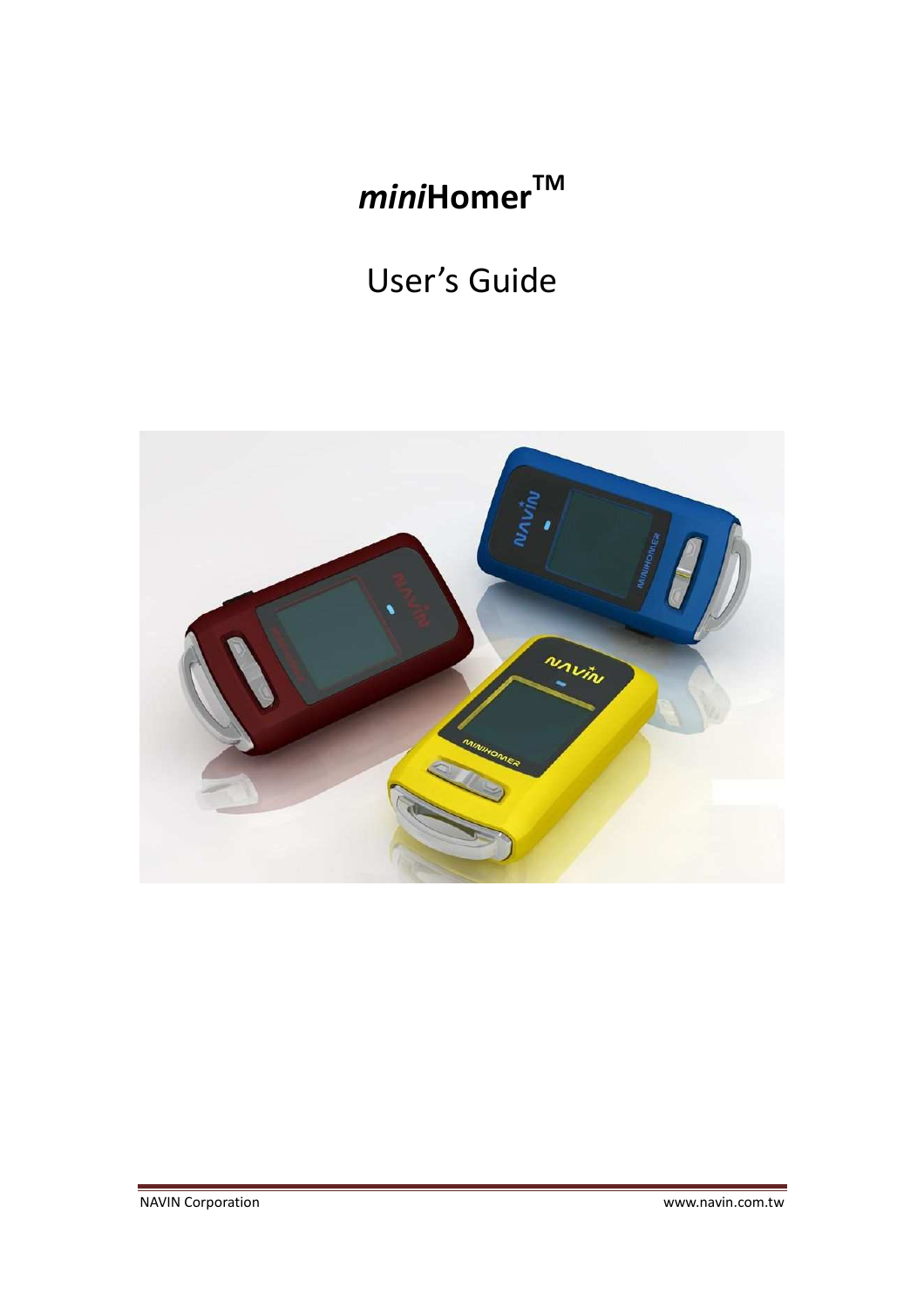NAVIN *mini*Homer is the world's easiest to use personal GPS navigation device that helps you find your way back to previously marked locations. Never again worry about where you've parked your car at a shopping mall or stadium, finding way back to a hotel traveling in a foreign city, getting back to a camp site while hiking in the woods, or returning a favorite fishing spot...

*mini*Homer is a keychain-sized reverse navigation device that is accurate, easy to use, and gives peace of mind for outdoor activities.

*Never getting lost again outdoors! Finding your way back with 100% confidence!* 



# **DISPLAY & KEY**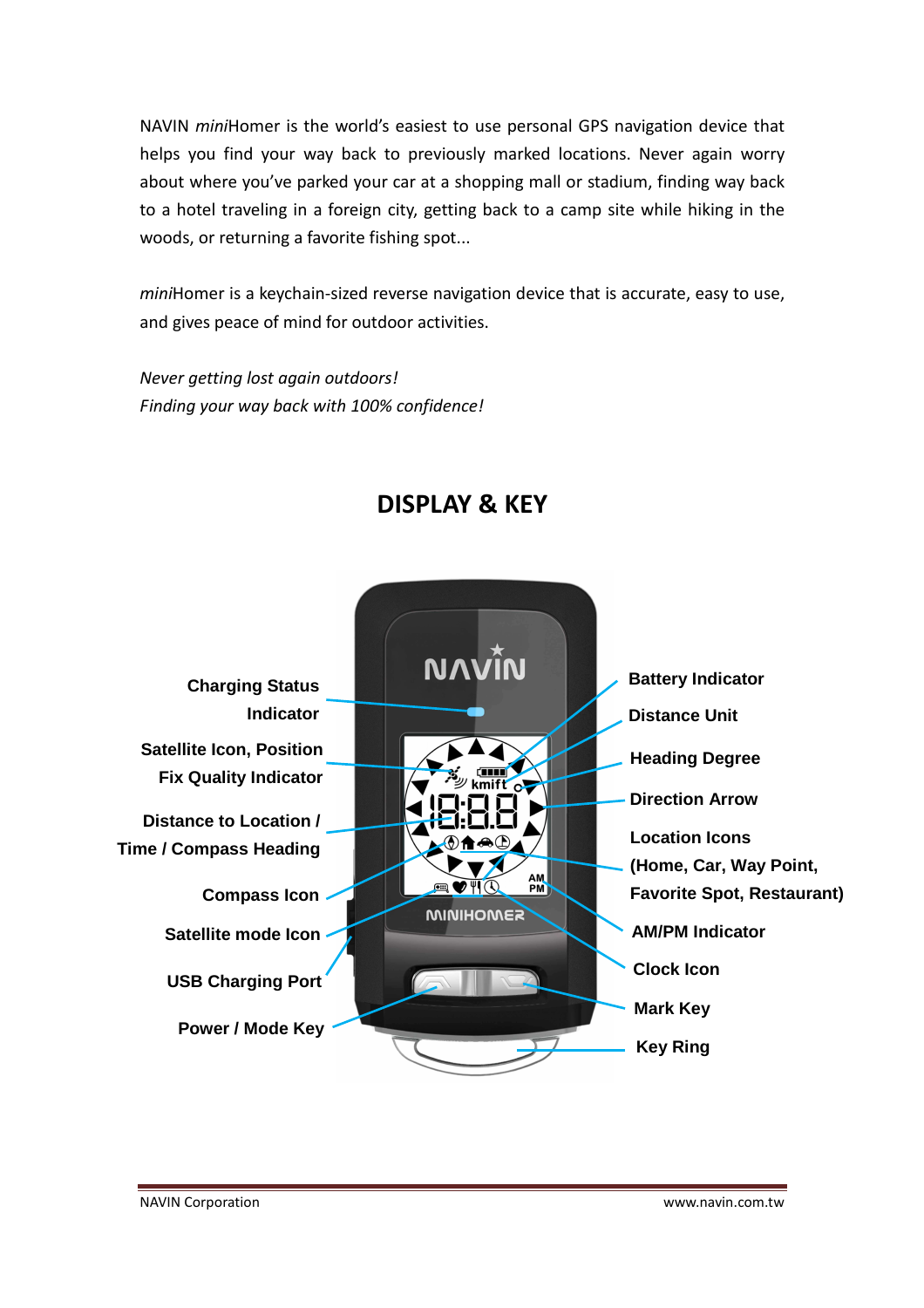# **BEFORE USE**

### **Checking Items**

The *mini*Homer package contains following items:

*mini*Homer device User's guide USB cable for charging

# **Charging Battery**

It takes about 3 hours to fully charge the internal battery. First connect the USB cable mini-USB connector to the USB port of the *mini*Homer. Then connect the other USB cable connector to USB port of a PC or laptop to provide charge power. While charging, the charging status indicator will light up. After the *mini*Homer is fully charged, the charging status indicator will turn dark. The USB cable can then be removed.

## **Powering On**

The *mini*Homer is to be used outdoors; it will not work inside buildings.

Press and hold Power/Mode key for 2~3 seconds. The backlight will turn on and full LCD screen will be displayed. Momentarily, direction arrow formed circle will blink twice,

and then satellite icon  $\mathcal{I}$  will start blinking, with distance showing blank. At this stage the *mini*Homer is trying to acquire satellite signal.

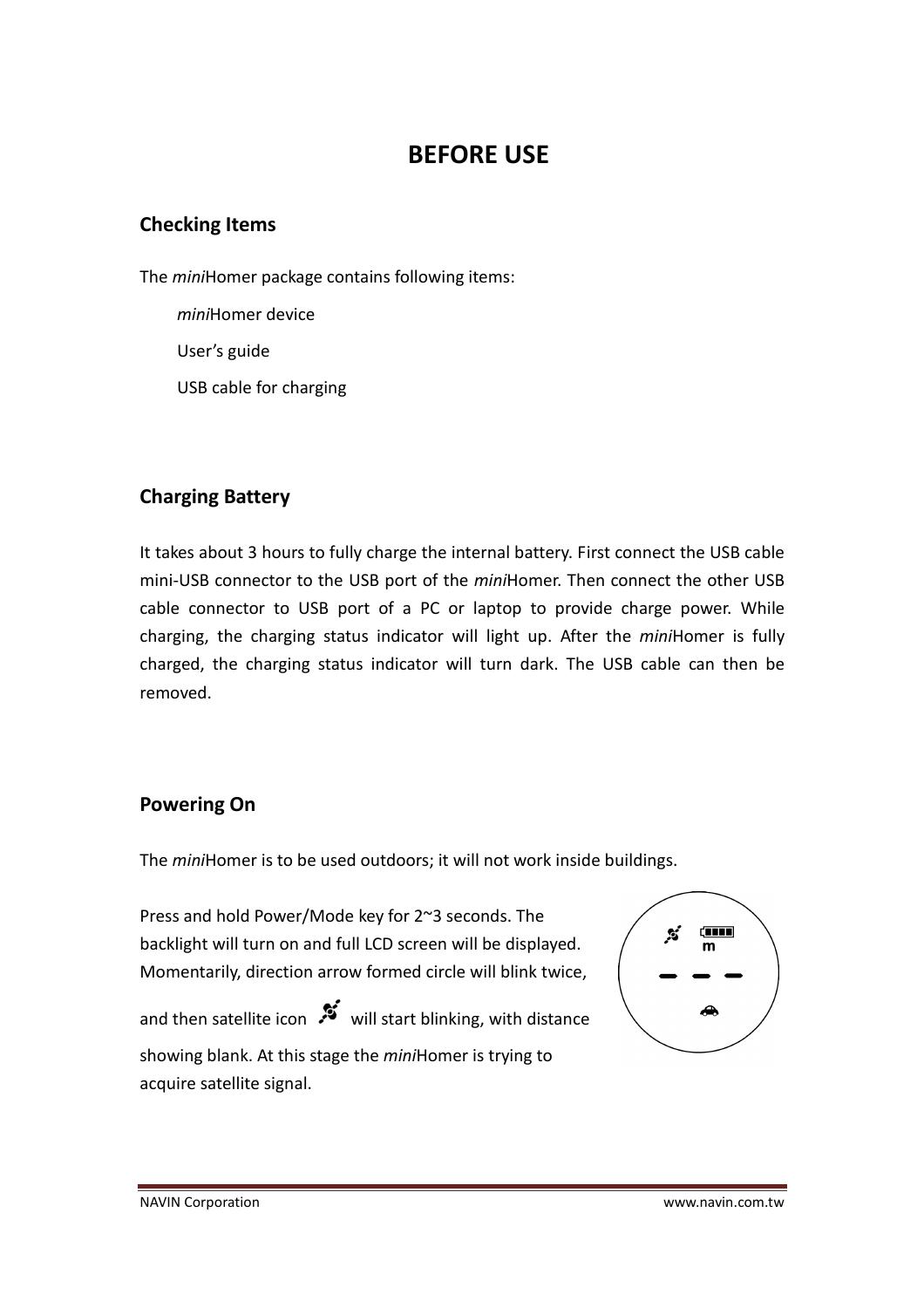After satellite signal is acquired and your current position has been determined, the *mini*Homer shows non-blinking

satellite icon with arcs  $\mathcal{L}$ ; more arcs meaning better signal quality with more satellites used for an accurate position fix. The *mini*Homer is now ready to be used.

**Commod** 

The time it takes to reach position fix from powering on, after several hours of unused period, may vary from 30 seconds to couple minutes, depending on the surrounding environment. Places with unobstructed sky view will result in faster position fix. If the *mini*Homer had been previously used within the 2 hour period before powering on, the time to reach position fix will be very short.

# **Calibrating Digital Compass**

The internal digital compass requires calibration for first time use, or when the *mini*Homer has been moved 100miles (160km) from the place of last calibration.

- 1. Lay the *mini*Homer on a flat surface with LCD facing up and no metal object nearby.
- 2. Click Power/Mode key to select the compass mode with



- 3. Press and hold Mark key for 2~3 seconds, the LCD will display a 20 second count down.
- 4. Within the 20 seconds, slowly rotate the *mini*Homer 360degrees twice, either clockwise or counterclockwise.
- 5. After the countdown is finished, the LCD will display the direction triangle and heading number once again.



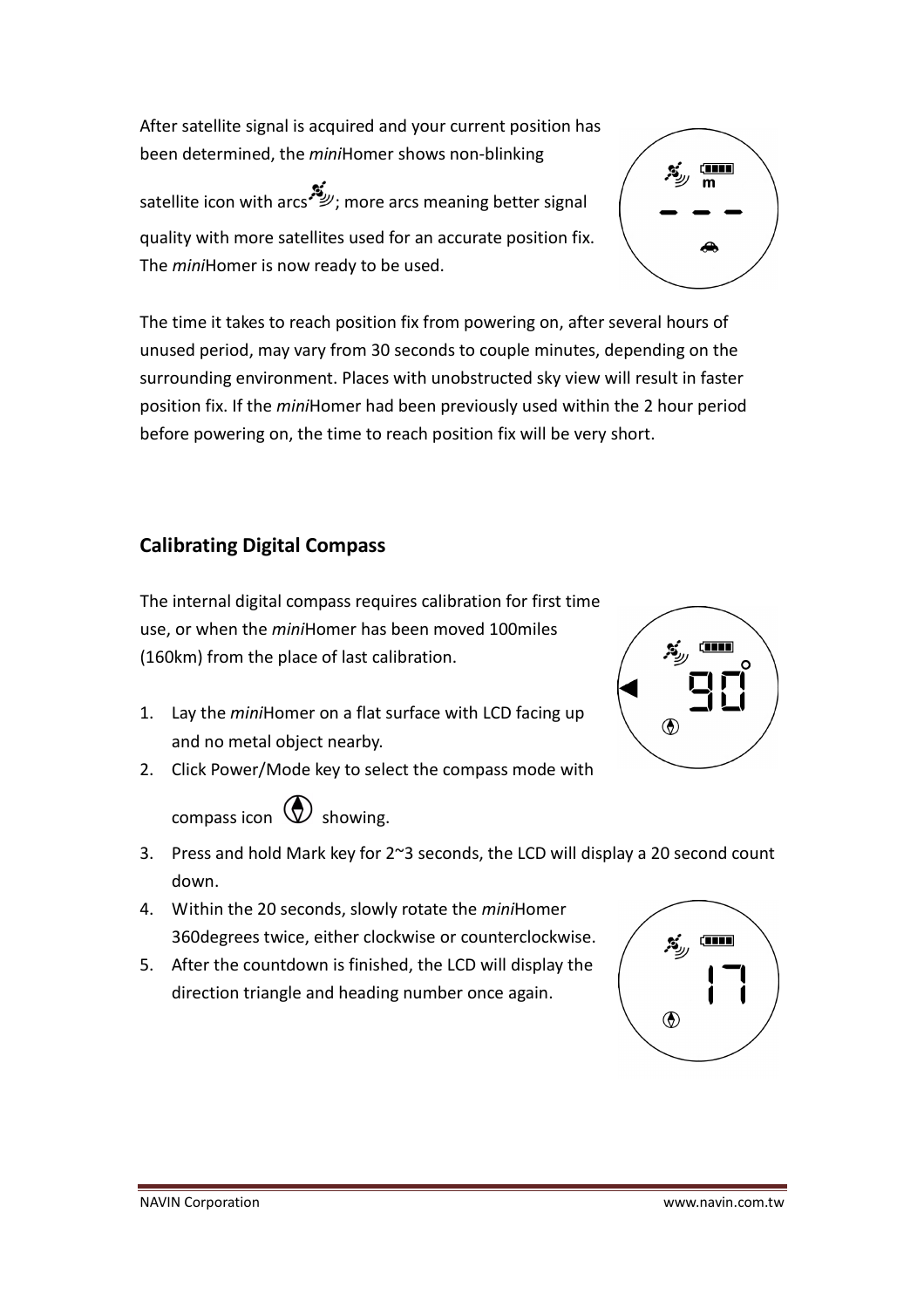# **Setting Distance Unit**

The distance unit for the distance measured by the *mini*Homer can be changed between metric (meter/kilometer) and English (feet/mile).

Press and hold both Mark and Power/Mode keys simultaneously for 2~3 seconds and the distance unit will toggle.



# **Setting Clock**

The *mini*Homer is able to generate satellite time with accurate minute reading. However, depending on your time zone, the hour reading may need to be adjusted.

1. Click Power/Mode key to select the clock mode with

clock icon  $\mathbb O$  showing.

2. Press and hold Mark key to advance the hour digit for adjustment, and release the key when correct hour is reached.



## **Powering Off**

Press and hold Power/Mode key for 2~3 seconds while the *mini*Homer is on.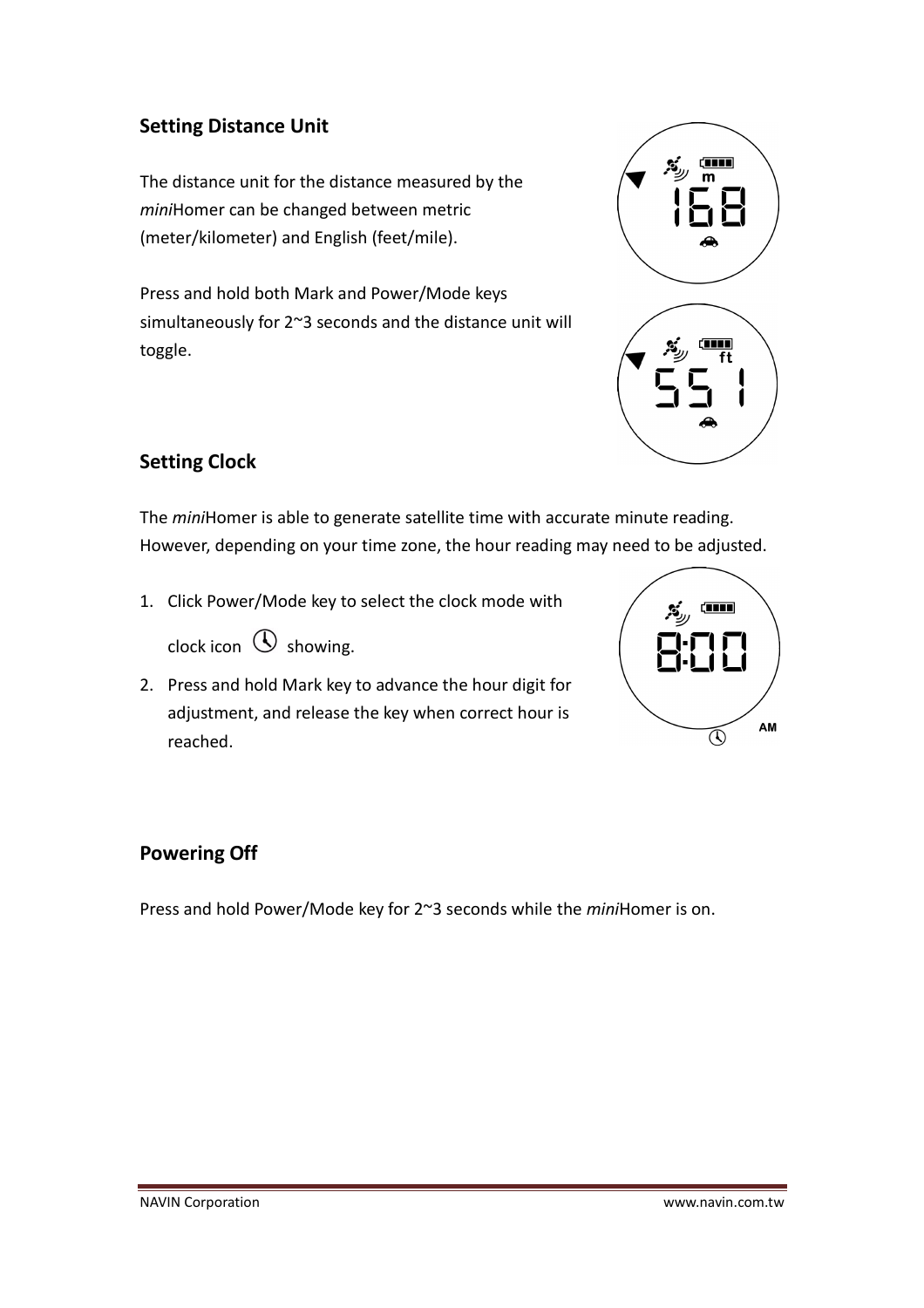# **USING** *mini***HOMER**

After powering on the *mini*Homer, you can select one of the four different operating modes by clicking the Power/Mode key and the corresponding icons will show up on the display one after another.

- 1. Homing mode  $\bigoplus_{i=1}^{\infty}$   $\bigoplus_{i=1}^{\infty}$   $\bigoplus_{i=1}^{\infty}$  Use the *mini*Homer to mark 5 locations of your choice and later get back to the locations easily. Five different icons (Home, Car, Waypoint, Favorite Spot, and Restaurant) are used to help identify the locations.
- 2. Compass mode  $\bigcirc$  : Use the *mini*Homer as a compass.
- 3. Clock mode  $\mathbb O$  : Use the *mini*Homer as a timepiece.
- 4. Satellite mode  $\overline{\bullet}$ : Use the *mini*Homer to check the satellites.

## **Marking a Location**

- 1. Click Power/Mode key to select one of the location icons (Home, Car, Way Point, Favorite Spot, Restaurant) for storing the current location.
- 2. Make sure satellite icon  $\mathcal{L}$  is not blinking.
- 3. Press and hold Mark key, wait until the circle of direction arrows shows up and then release Mark key.
- 4. The current location coordinate is stored with the selected location icon.

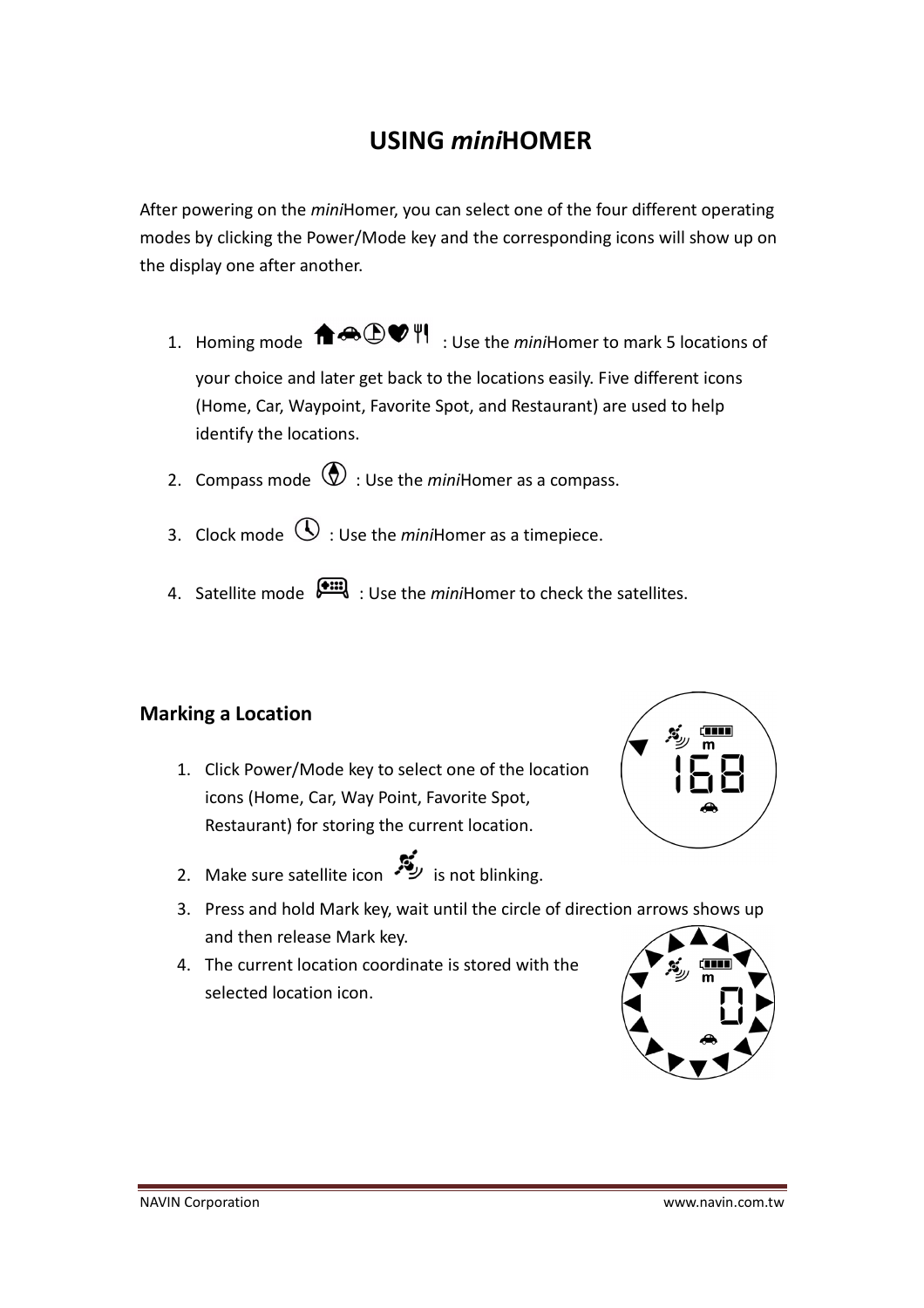## **Getting Back to a Location**

- 1. Click Power/Mode key to select one of the location icons to return to a previously stored location.
- 2. Make sure satellite icon  $\mathcal{L}$  is not blinking.
- 3. The displayed number shows distance to the return point, and the direction arrow shows the direction to follow.
- 4. After reaching the destination, within a 5 meter (or 20 feet) radius, the circle of direction arrows will show up.

Note that the internal digital compass for showing direction works best when the *mini*Homer is held horizontally.





#### **Using as a Compass**

- 1. Click Power/Mode key to select compass icon  $\circledP$ .
- 2. An arrow will point to the direction of the magnetic north.
- 3. The displayed number indicates the clockwise angle from the magnetic north to the forward direction of the *mini*Homer.

Note that you can calibrate the compass in this mode.



## **Using as a Clock**

- 1. Click Power/Mode key to select clock icon  $\mathbb O$ .
- 2. The current time will be displayed.

Note that you can set the local time in this mode.



NAVIN Corporation www.navin.com.tw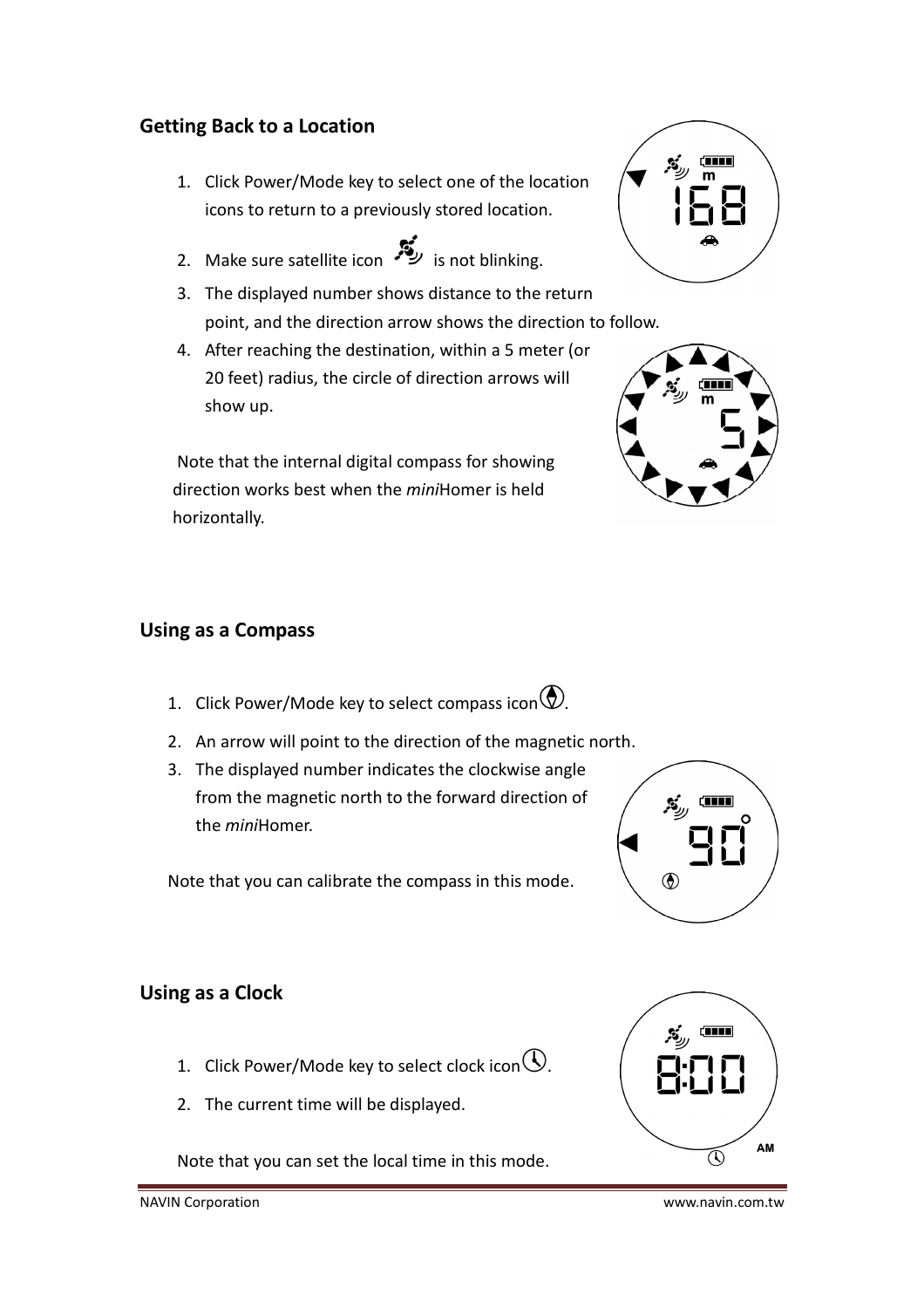# **Checking Satellites (for the technically curious users)**

- 1. Click Power/Mode key to select satellite mode icon  $\bullet$  .
- 2. Satellite number (such as P28) and the satellite signal strength (such as C36) of each tracked satellite will be displayed.
- 3. After your current position is determined, direction triangles will be shown. Each triangle represents a used satellite and its quadrant orientation. When

the triangles are spread across the circle, GPS positioning result will be more accurate.

For those satellites used in determining your location, their number and signal strength will be shown with a colon, e.g. P:28 and C:36.



 $\overline{\text{cm}}$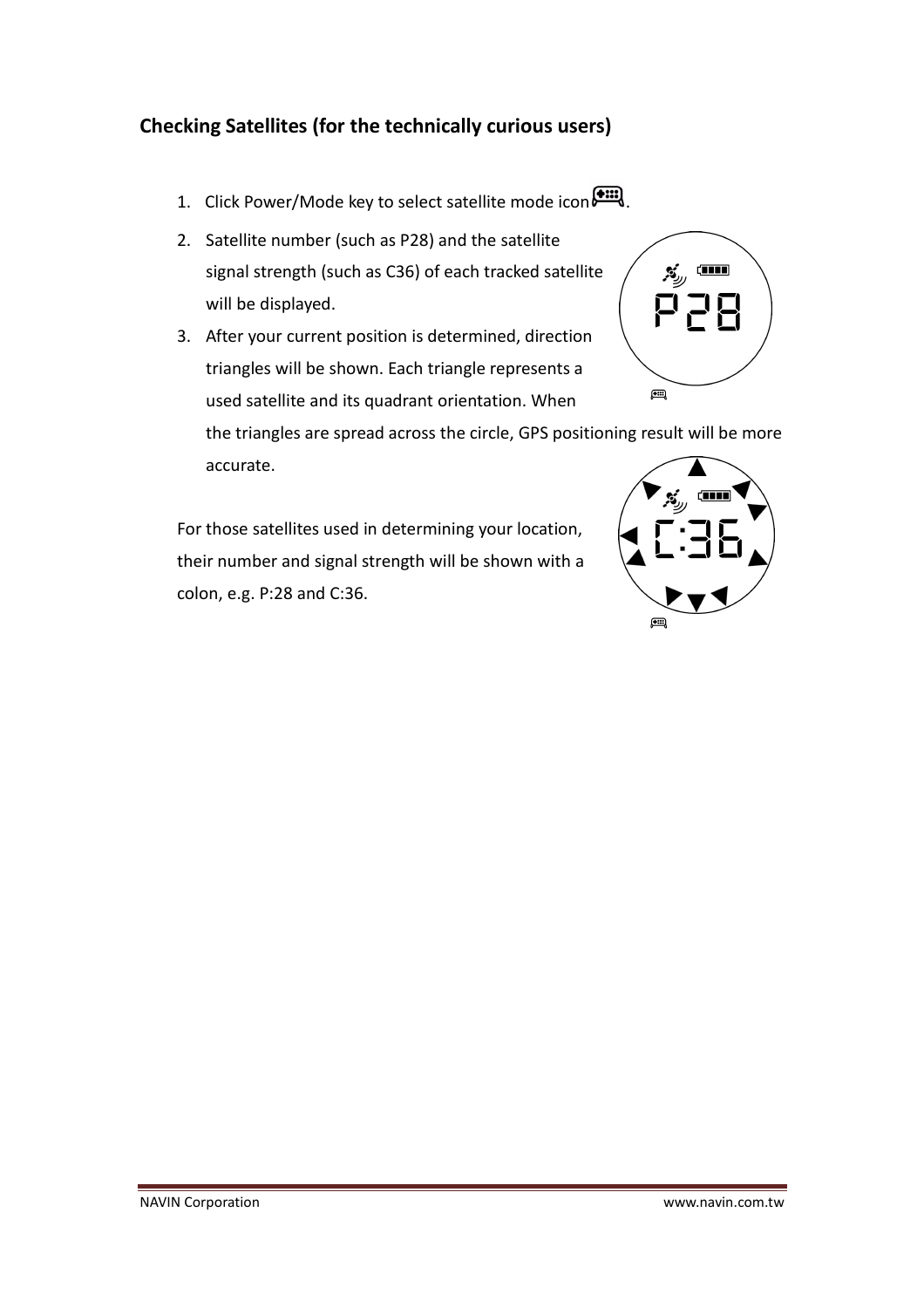# **POWER SAVING FEATURES**

### **Smart Backlighting**

Clicking either the Power/Mode key or the Mark key will turn on a bright backlight for 15 seconds. Afterwards, the backlight will be turned off automatically. If the current time is between 5PM to 6AM, a dim backlight will be turned on, allowing reading of the LCD display in the dark while keeping the power consumption low.

Clicking Mark key while not in the clock mode will toggle the PM indicator on and off. When the PM indicator is on, a bright backlight will be kept constantly on. This is useful whenever a bright backlight is needed, at the expense of higher power consumption.

### **Auto Shutdown**

The *mini*Homer will automatically power itself off under either one of the following conditions:

- 1. No moving of the device for 2 minutes.
- 2. No satellite signal acquired for 2 minutes, and no key pressed.
- 3. No position fix for 5 minutes and no key pressed.

When charging, the auto shutdown function will be disabled.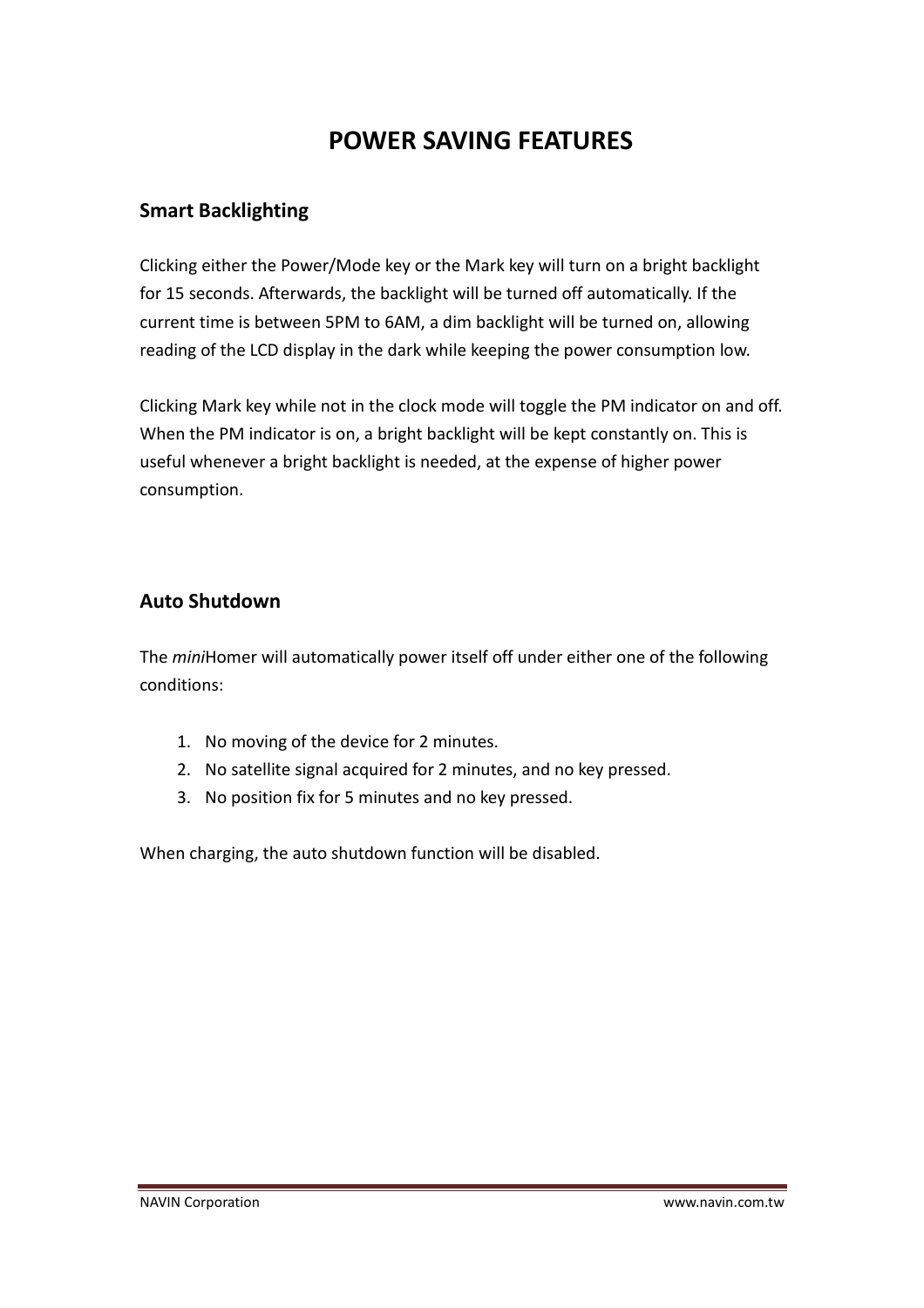# **BATTERY WARNING**

If the following guidelines are not followed, the internal rechargeable battery may be damaged and may present risk of leak, fire, chemical burn, or injury.

- Do not operate the device outside temperature range of -4°F  $\sim$  140°F (-20°C  $\sim$  60°C) for discharging, and  $32^{\circ}F \approx 113^{\circ}F$  (0°C  $\sim$  45°C) for charging.
- Do not store the device outside temperature range of -4°F  $\sim$  113°F (-20°C  $\sim$  45°C) for an extended period of time.
- Do not remove the battery.

# **CHARGING REQUIREMENTS**

Use only the following power sources to charge the device:

- Standard desk-top or laptop computer USB port
- Car USB charger adapter: Input 12V, output 5.0V
- Wall USB charger adapter: Input 110/220V, output 5.0V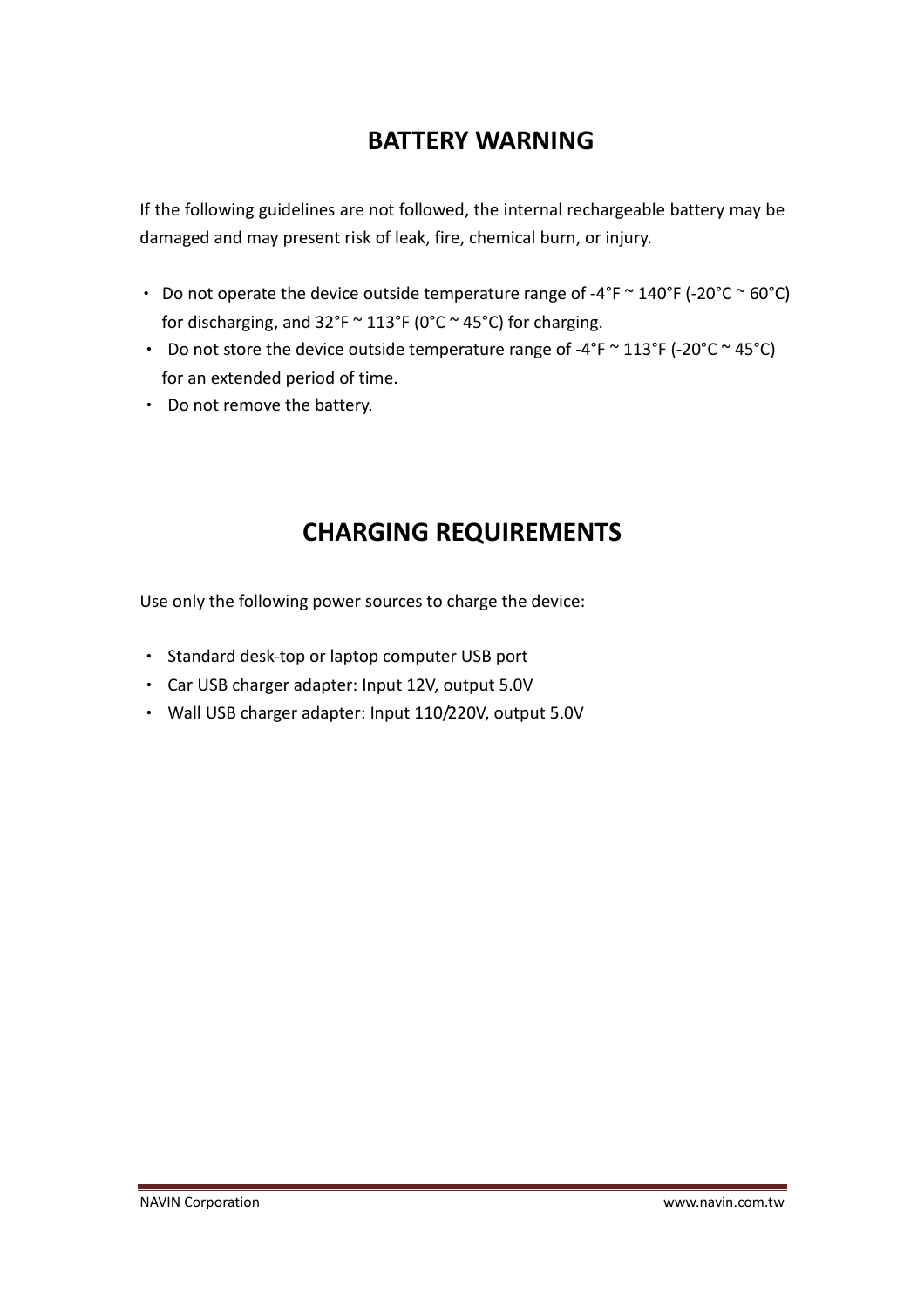#### **Q1**: Why can't my *mini*Homer get a position fix?

**A1**: Make sure the *mini*Homer is operated outdoors with the LCD display facing upward and there is a good sky view with less obstruction.

#### **Q2**: Why does the time to determine my location vary?

**A2**: In an open sky environment, it will be very fast to get a position fix if the *mini*Homer has recently been used (within 2 hours); otherwise it will take about 30 to 40 seconds. Under tree foliage or beside tall buildings where satellite signal is attenuated, it may take up to several minutes before the location can be determined.

**Q3**: Why can't my *mini*Homer accurately point to the north in the compass mode? **A3**: Make sure the *mini*Homer has been calibrated and there is no large metal object in the vicinity. The digital compass inside a *mini*Homer includes a magnetic sensor, whose accuracy will be affected by nearby metallic objects.

**Q4**: Why doesn't the direction arrow of my *mini*Homer work properly when used inside a slow moving car?

**A4**: At speed below 10km/hr, the *mini*Homer uses the internal digital compass to calculate direction to the return point; if you are inside a car, the metallic structure of the car will affect the accuracy of the digital compass so the direction may be wrong. When the speed is over 10km/hr, the *mini*Homer will automatically switch to GPS to calculate direction; as long as you hold the *mini*Homer in normal forward direction, the direction triangle will correctly point to the return point.

#### **Q5**: What do those arcs of the satellite icon represent?

**A5**: The arcs of the satellite icon indicate the quality of position fix. More arcs mean more satellite signals and better position accuracy. In a weak signal environment, you can try to wait a while longer to see if more arcs will show up before marking the location so the accuracy of the marking can be increased

**Q6:** Will my *mini*Homer remember the stored locations after powering off? **A6:** You can turn off your *mini*Homer to save power and all the settings will be saved. Next time when it's turned on, you will be in the last operating mode with all marked locations restored. The memory won't be lost even if the battery is fully drained.